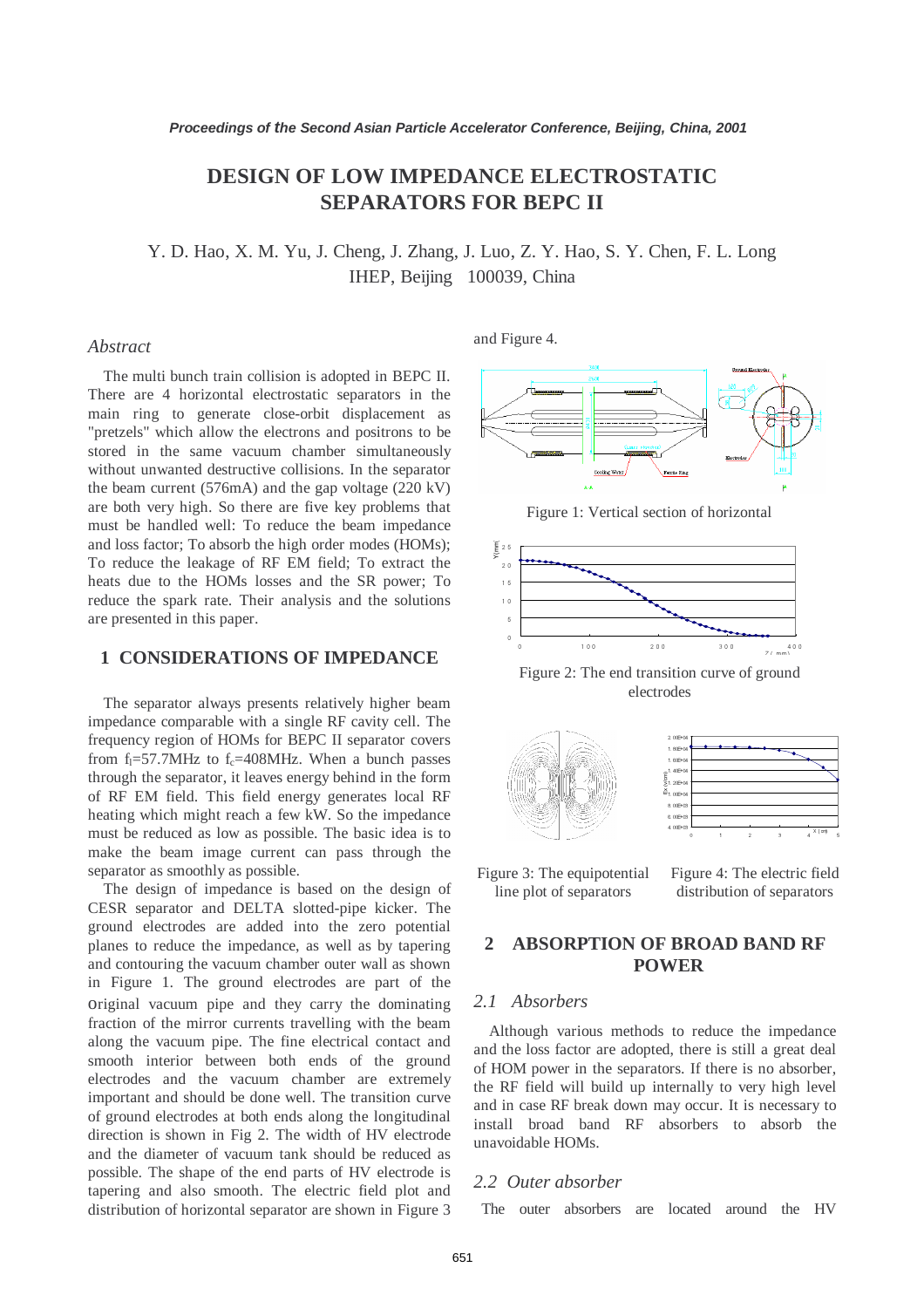feedthrough and outside the vacuum tank of the separators. These absorbers are built up with ferrite tube and resistor to form a compound lossy transmission line. The resistor in series with HV inner conductor acts as a lossy transmission line. The role of ferrite is equivalent to a resister that also forms as a lossy transmission line. The equivalent circuit of the absorber is shown in Figure 5.



Figure 5: Equivalent circuit of outer absorber

 $Z_1$  is impedance at electrode and vacuum tank. L is inductance between inner and outer conductors. C is capacitance between inner and outer conductors. r is a resistor in series with inner conductor. R is equivalent resistor of ferrite HOM loads.  $Z_0$  is impedance of HV cable.  $Z_{ps}$  is impedance of power supply.

# *2.3 Increasing the absorption efficiency of the outer absorber*

By means of Using the asymmetrical joint between feedthrough and HV electrode from the middle point of the electrode, make both odd and even order modes TEM waves can be coupled to the HV cable outside the separator and damped as shown in Figure 6. This may increase the efficiency of HOMs coupling and absorption.



(a) Field distribution of TEM wave when n=1, the field is zero at the middle





Figure 6: Possibility of coupling to feedthrough at the middle point of electrode for odd and even modes

#### *2.4 Inner absorber*

The inner absorber consists of a ferrite ring and a copper bushing. It is placed on the inner surface at the ends of vacuum tank as the HOM loads that can transform the wake field energy into heats directly. It is shown in Fig. 1.

### **3 THE DESIGN OF EMC**

The design of EMC is considered in two aspects:

How to absorb the RF energy?

How to prevent the RF fields from leaking out of the system?

The shielding tasks are carried out by the designs of feedthrough and absorbers.

The key points on design of feedthrough and outer absorber are follows:

- The coaxial structure of absorber should be chosen.
- The broad band absorption ferrite should be chosen and also be designed as a long and thin tube with thick wall.
- To add high conductivity layers in the absorption material.
- To adopt double layers of absorption materiel with different  $\mu_r$  see Figure 7.
- All of the holes and ports on the box of absorber are designed as cut-off wave-guides, referring to Figure7.
- At all of the link planes of the box of absorber add the electromagnetic gaskets.



Figure 7: Feedthrough with outer absorber

Above technologies were used in the modified absorber of BEPC separator. The noise level was reduced sharply